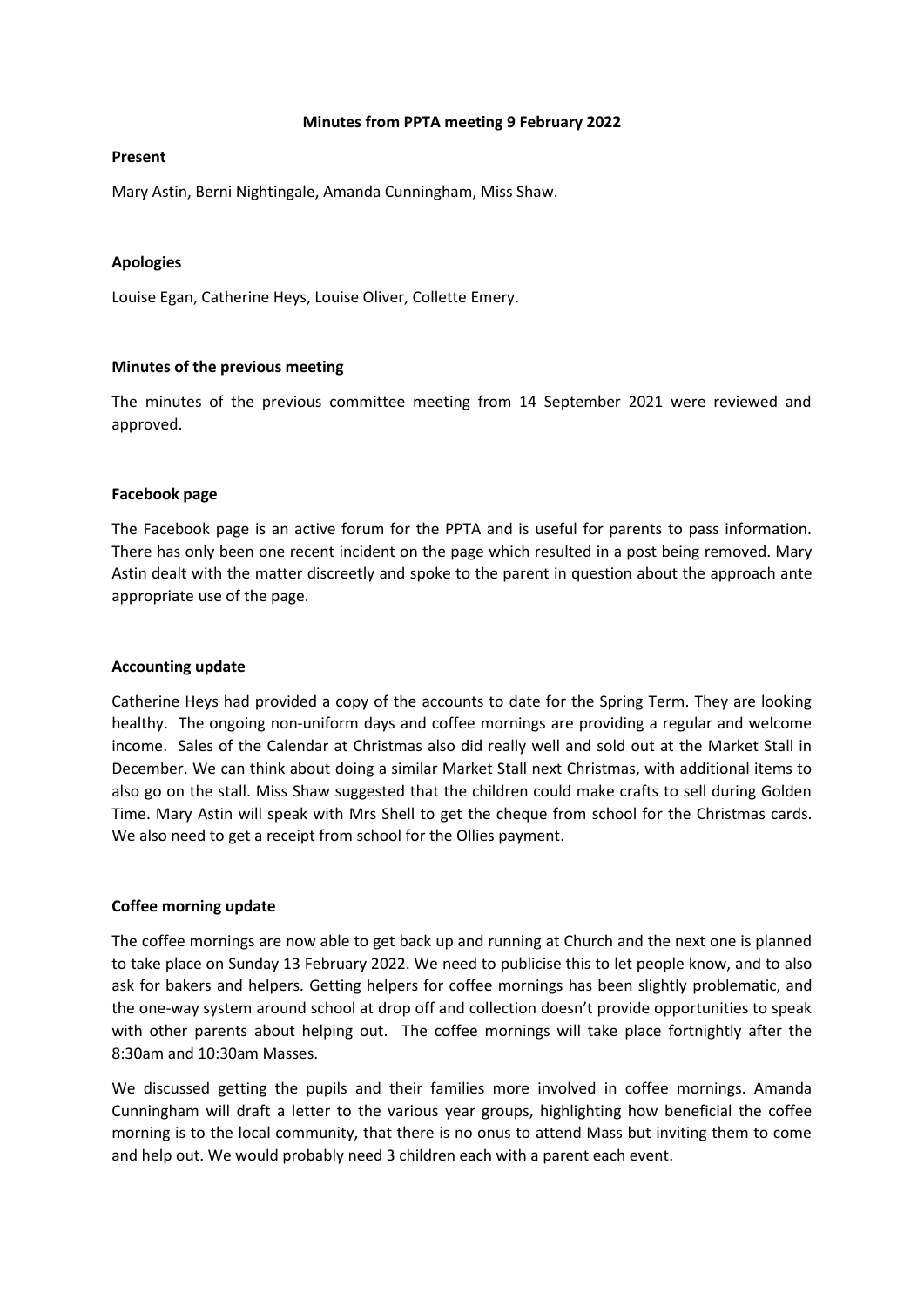#### **Upcoming events to consider**

The welcome disco still needs to be rearranged for the Year 1 pupils and their families. This couldn't take place in September 2020 due to Covid and was re-arranged and then cancelled before the Christmas break due to an increase in Covid restrictions and the closure of the Social Centre. Mary Astin will make enquires with church to see if there are any upcoming dates when the Social Centre may be free, so that we can look at booking this event again. Once we have some provisional dates, Amanda Cunningham will speak with the DJ to see if he is available.

Mary Astin confirmed that the PPTA have inherited the Holy Communion Breakfast payment. The arrangement is that the parents from the previous years' children, do the Holy Communion Table for the forthcoming year. The ladies at the church used to fund this but the PPTA will now pick up the cost for this tradition which is minimal at around £50 per year. The Holy Communion is usually in June for the Year 3 children, although this years Year 4 children didn't have the opportunity to have their Holy Communion last year due to lockdown, so have just had their celebration.

Pancake day is coming up. There is also the Ash Wednesday Mass the following day which is the same day that the school photographer will be in. Helpers will be needed for Pancake day, to go into school following morning drop off and to prepare the pancakes for each pupil. The Teaching Assistants can possible assit by handing the plates out to the pupils.

#### **New Fundraising Ideas**

It was agreed that an Easter Raffle at school would be a good idea again. Amanda Cunningham will ask Tesco if they would be willing to donate some Easter Eggs as prizes and we can ask parents to make conations again, as happened last year. School can also publicise the Easter Raffle and add the tickets to Parent Pay.

The Summer Fare will hopefully go ahead this year too and is scheduled to take place on 9 July 2022 at Church, details of which will be discussed at next terms committee meeting. We will need volunteers to run the toy stall, we do not profit from it but the PPTA always volunteer to run it. We will make a profit from the beer stall that we will host there, and there will also be a little funfair set up and a bottle tombola.

## **Any requests for funds**

School would like to have the Mad Scientist in again for a visit. There aren't many dates left so hopefully this can be booked for the KS1 and KS2 children again. The cost previously was approximately £276.00. Mary Astin had also found someone called Crocodile Joe who would do a reptile show. Nothing is booked yet, but Miss Shaw confirmed that Year 5 and 6 were learning about amphibians at the moment. Mary Astin is conscious of the impact of Covid at school and questioned whether it would be preferable to look at Crocodile Joe visiting in the warmer weather so that he could set up outdoors.

Miss Merrifield requested some provisions for the reception children. There is an account with Centurion (a provider of school equipment) which appears to be still in use, although no one can access it. We therefore may need to look at alternative providers for the requested equipment.